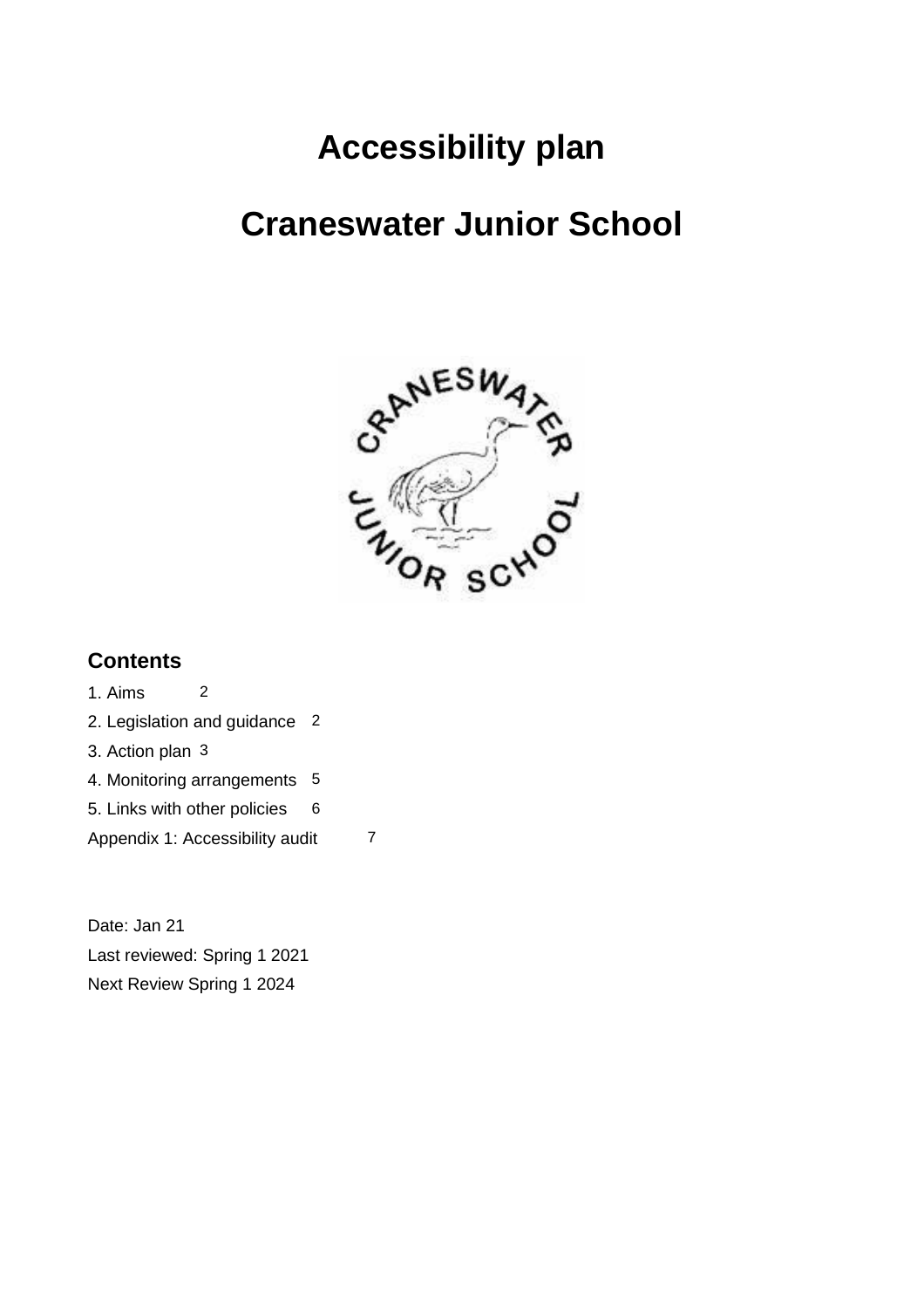**…………………………………………………………………………………………………………………………….**

#### **1. Aims**

Schools are required under the Equality Act 2010 to have an accessibility plan. The purpose of the plan is to:

Increase the extent to which disabled pupils can participate in the curriculum

Improve the physical environment of the school to enable disabled pupils to take better advantage of education, benefits, facilities and services provided

Improve the availability of accessible information to disabled pupils

Our school aims to treat all its pupils fairly and with respect. This involves providing access and opportunities for all pupils without discrimination of any kind.

Craneswater Junior School believes in the inherent equality and value of individuals of all ethnic groupings, classes and abilities or disabilities. Craneswater Junior School encourages pupils and staff to:

- acknowledge and accept different and diverse abilities and disabilities
- remove or break down stereotype or prejudice
- develop respect for themselves and for others
- appreciate that everyone has a contribution to make to the school and wider community

The plan will be made available online on the school website, and paper copies are available upon request.

Our school is also committed to ensuring staff are trained in equality issues with reference to the Equality Act 2010, including understanding disability issues.

The school supports any available partnerships to develop and implement the plan.

*To develop the plan we consult and take advice from (amongst others): LA disability awareness adviser, sensory impairment service, educational psychologists, CAMHS, various outreach services, LA architects, medical professionals*

Our school's complaints procedure covers the accessibility plan. If you have any concerns relating to accessibility in school, this procedure sets out the process for raising these concerns.

We have included a range of stakeholders in the development of this accessibility plan, including pupils parents, staff and governors of the school.

#### **2. Legislation and guidance**

.

This document meets the requirements of [schedule 10 of the Equality Act 2010](http://www.legislation.gov.uk/ukpga/2010/15/schedule/10) and the Department for Education (DfE) [guidance for schools on the Equality Act 2010.](https://www.gov.uk/government/publications/equality-act-2010-advice-for-schools)

The Equality Act 2010 defines an individual as disabled if he or she has a physical or mental impairment that has a 'substantial' and 'long-term' adverse effect on his or her ability to undertake normal day to day activities.

Under the [Special Educational Needs and Disability \(SEND\) Code of Practice,](https://www.gov.uk/government/publications/send-code-of-practice-0-to-25) 'long-term' is defined as 'a year or more' and 'substantial' is defined as 'more than minor or trivial'. The definition includes sensory impairments such as those affecting sight or hearing, and long-term health conditions such as asthma, diabetes, epilepsy and cancer.

Schools are required to make 'reasonable adjustments' for pupils with disabilities under the Equality Act 2010, to alleviate any substantial disadvantage that a disabled pupil faces in comparison with non-disabled pupils. This can include, for example, the provision of an auxiliary aid or adjustments to premises.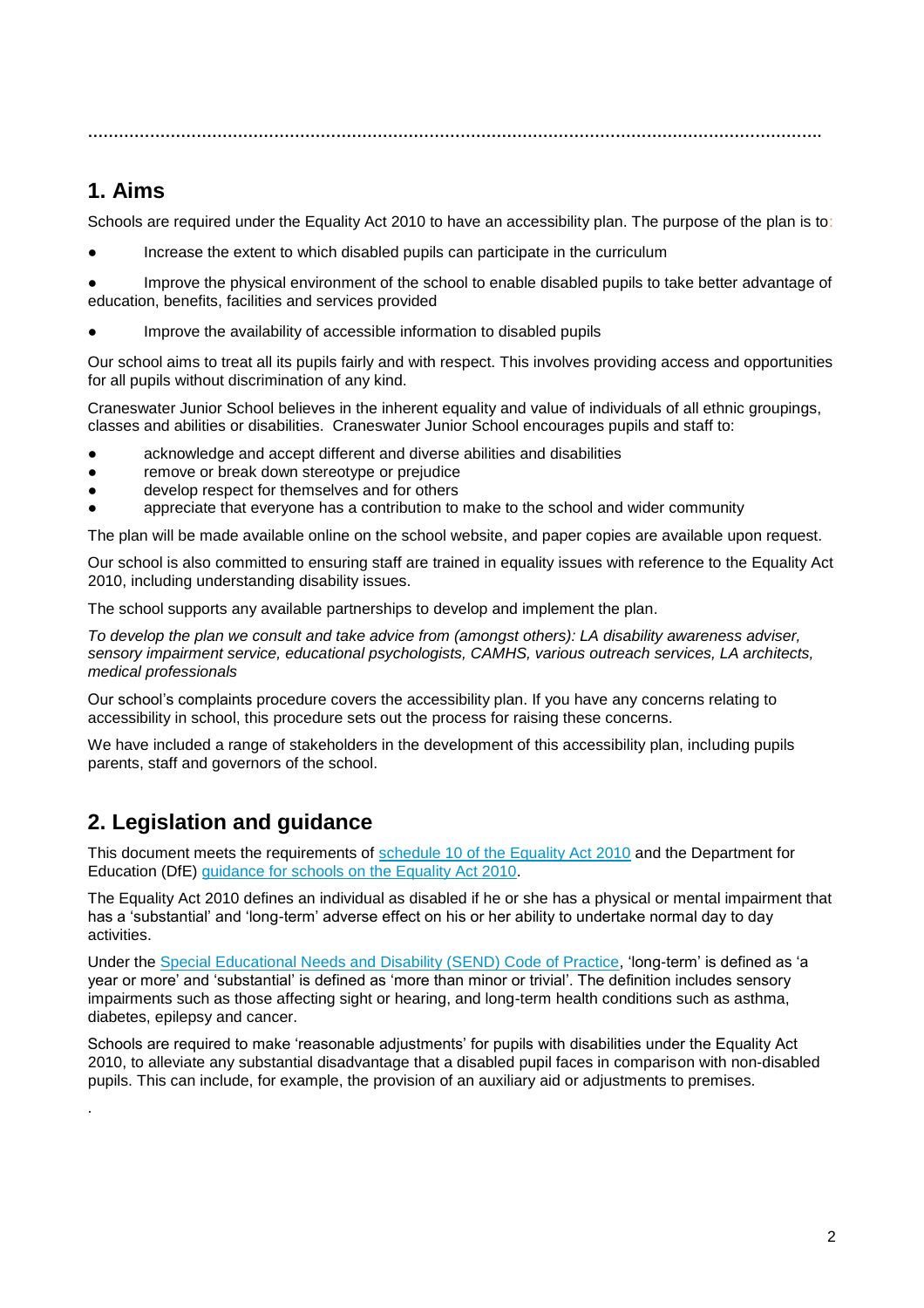### **3. Action plan**

This action plan sets out the aims of our accessibility plan in accordance with the Equality Act 2010.

| Aim                                                                     | <b>Current good practice</b><br>Include established practice and<br>practice under development                                                                                                                                                                                                                                                                                                                                                                                                                                                                                                                                                                                                                                                            | <b>Objectives</b><br>State short, medium and<br>long-term objectives                                                                                                                                                                                                                                                                                                                                                                                                  | <b>Actions to be</b><br>taken                                                                                                                                                                                                                                                                                                                                                                                                                                                                      | <b>Person</b><br>responsible                                                                                                                       | Date to<br>complete<br>actions<br>by                                                                                                                 | <b>Success criteria</b>                                                                                                                                                                                                                                                                                                                                                                                                                                     |
|-------------------------------------------------------------------------|-----------------------------------------------------------------------------------------------------------------------------------------------------------------------------------------------------------------------------------------------------------------------------------------------------------------------------------------------------------------------------------------------------------------------------------------------------------------------------------------------------------------------------------------------------------------------------------------------------------------------------------------------------------------------------------------------------------------------------------------------------------|-----------------------------------------------------------------------------------------------------------------------------------------------------------------------------------------------------------------------------------------------------------------------------------------------------------------------------------------------------------------------------------------------------------------------------------------------------------------------|----------------------------------------------------------------------------------------------------------------------------------------------------------------------------------------------------------------------------------------------------------------------------------------------------------------------------------------------------------------------------------------------------------------------------------------------------------------------------------------------------|----------------------------------------------------------------------------------------------------------------------------------------------------|------------------------------------------------------------------------------------------------------------------------------------------------------|-------------------------------------------------------------------------------------------------------------------------------------------------------------------------------------------------------------------------------------------------------------------------------------------------------------------------------------------------------------------------------------------------------------------------------------------------------------|
| Increase access to<br>the curriculum for<br>pupils with a<br>disability | Our school offers a differentiated<br>curriculum for all pupils.<br>We use resources tailored to the<br>needs of pupils who require<br>support to access the curriculum<br>eg Brailling machines,<br>braille/large print books. Writing<br>slopes, specialist seating, visual<br>timetables, IT support etc and<br>additional adult support.<br>Curriculum progress is tracked for<br>all pupils, including those with a<br>disability.<br>Targets are set effectively and are<br>appropriate for pupils with<br>additional needs.<br>The curriculum is reviewed to<br>ensure it meets the needs of all<br>pupils.<br>There are termly education plan<br>meetings with teacher/parent<br>pupil for all SEND children where<br>access to the curriculum is | Continue to promote<br>awareness and respect<br>for disabilities - long<br>term<br>Consolidate our<br>individual target setting<br>process to ensure the<br>needs of our disabled<br>pupils are being met<br>(short term)<br>Develop foundation<br>subjects to ensure that<br>adaptations are made<br>as necessary to ensure<br>high quality access and<br>opportunities for raising<br>awareness of disabilities<br>are taken where<br>appropriate. (medium<br>term) | Organise<br>1.<br>Disability awareness<br>Day 22/23<br>2.<br>Maintain<br>disability awareness on<br>assembly calendar<br>3.<br>Maintain<br>evaluation of resources<br>to suit individual needs<br>and adapt as necessary<br>4.<br>Continue to<br>raise staff knowledge,<br>awareness and skills in<br>understanding how to<br>improve accessibility for<br>pupils with disabilities<br>ST to consult<br>5.<br>with teachers in each<br>year group when they<br>are developing their<br>curriculum. | Sally<br>1.<br>Turner<br>(Charlotte<br>Lawrence)<br>Dave<br>2.<br>Jones<br>Sally<br>3.<br>Turner<br>Sally<br>4.<br>Turner<br>5.<br>Sally<br>Turner | $\mathbf{1}$ .<br>An<br>nually<br>2.<br>Ter<br>mly<br>3.<br>On.<br>going<br>4.<br>Ter<br>mly<br>5.<br>Jul<br>$y'22$ then<br>as subjects<br>developed | Regular disability<br>events recorded on<br>assembly calendar,<br>PSHE curriculum and<br>pupil awareness are<br>raised.<br>Maintain a record of<br>training.<br>Children with a variety<br>of SEN are<br>represented on the<br>school council.<br>SEN model developed.<br>Curriculum overviews<br>are developed and<br>teachers are aware to<br>make adaptations for<br>individuals.<br>All children are able to<br>access the curriculum.<br>Children with |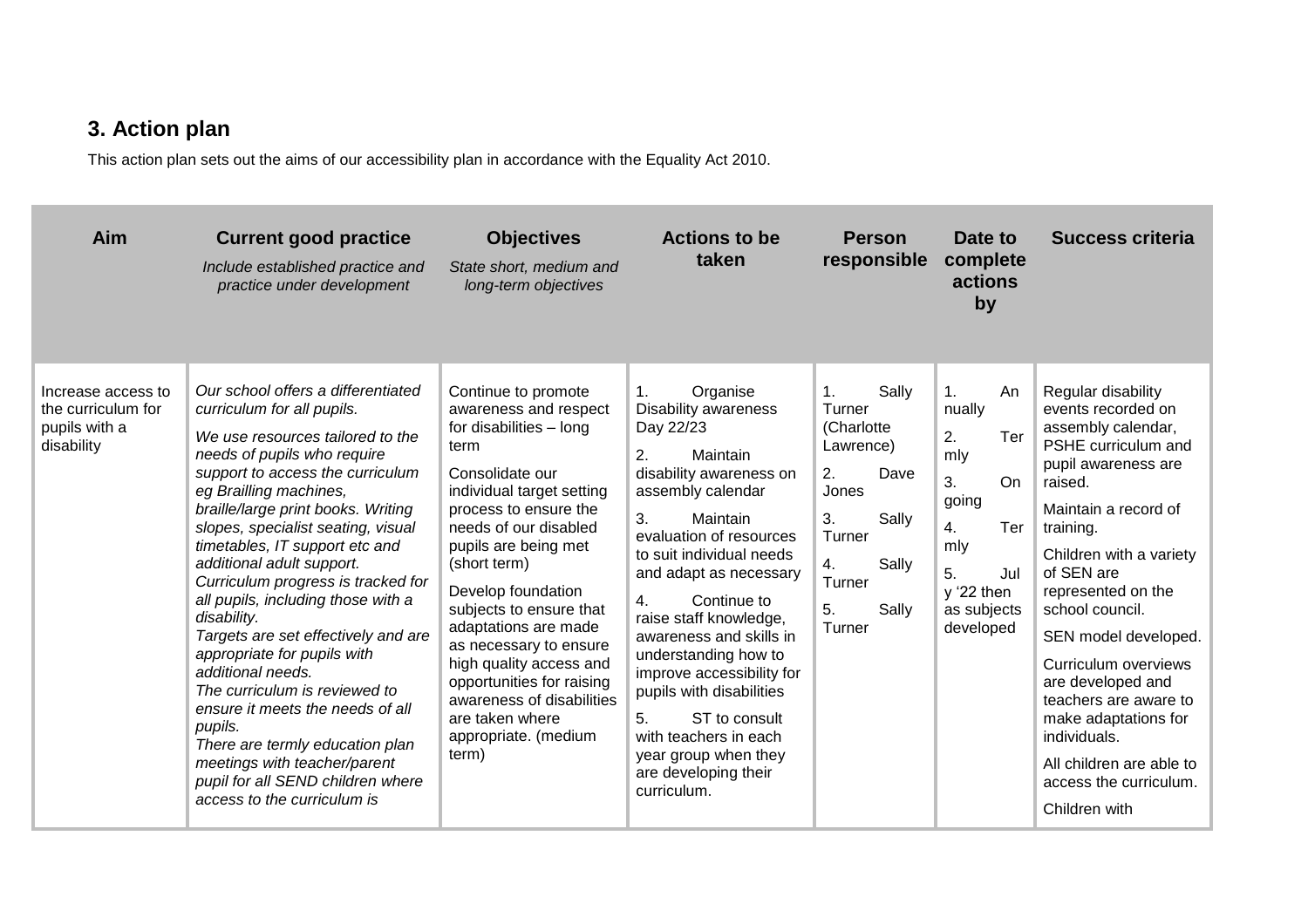|                                                                  | discussed and actioned<br>Disability awareness week $-2$<br>vearly<br>Assemblies on various disabilities<br>Staff plan how pupils can access<br>residential visits and PE<br>Library has a good range or<br>resources, eg enlarged text and<br>dyslexic friendly font<br>Class readers across the school<br>represent a range of disabilities                                                                                                                                          |                                                                                                                                                                                                                                                                                                                                                                                                                                         | Create overview<br>6.<br>to show where images<br>and themes about<br>disabilities are<br>represented across the<br>curriculum                                                                                                                                                  |                             |          | significant needs have<br>appropriate<br>adaptations<br>(differentiated or<br>individual support or<br>curriculum). |
|------------------------------------------------------------------|----------------------------------------------------------------------------------------------------------------------------------------------------------------------------------------------------------------------------------------------------------------------------------------------------------------------------------------------------------------------------------------------------------------------------------------------------------------------------------------|-----------------------------------------------------------------------------------------------------------------------------------------------------------------------------------------------------------------------------------------------------------------------------------------------------------------------------------------------------------------------------------------------------------------------------------------|--------------------------------------------------------------------------------------------------------------------------------------------------------------------------------------------------------------------------------------------------------------------------------|-----------------------------|----------|---------------------------------------------------------------------------------------------------------------------|
| Improve and<br>maintain access to<br>the physical<br>environment | The environment is adapted to the<br>needs of pupils as required.<br>This includes:<br>Ramps<br>Disabled parking bays<br><b>Disabled toilets</b><br>Visual site survey actions<br>taken eg coloured marking for VI<br>pupils<br>Individual work stations<br>Additional handrails on<br>stairs<br>Due to the nature of our building,<br>which is grade 2 listed, some<br>adaptations are impractical<br>Hearing loop in reception<br>and signage<br>Signage for disabled<br>parking bay | To have the best<br>possible access on our<br>site<br>Many adaptations and<br>improvements are<br>planned as part of the<br>new building work in the<br>lower school which will<br>significantly improve<br>access eg improved<br>ramps, hearing loops,<br>door openings etc -<br>however we will not<br>detail them here. During<br>the building work<br>however there will be<br>some decreased<br>accessibility due to the<br>nature | 1.<br>Move hearing<br>loop to temporary<br>reception and include<br>signage<br>Signage for<br>2.<br>disabled parking bay<br>3.<br>Annual walk<br>with sensory impairment<br>for site survey<br>Termly walk<br>4.<br>with site manager to<br>ensure access is up to<br>standard | <b>ST</b><br>1.<br>2.<br>DJ | complete | All adaptations made<br>allow good access                                                                           |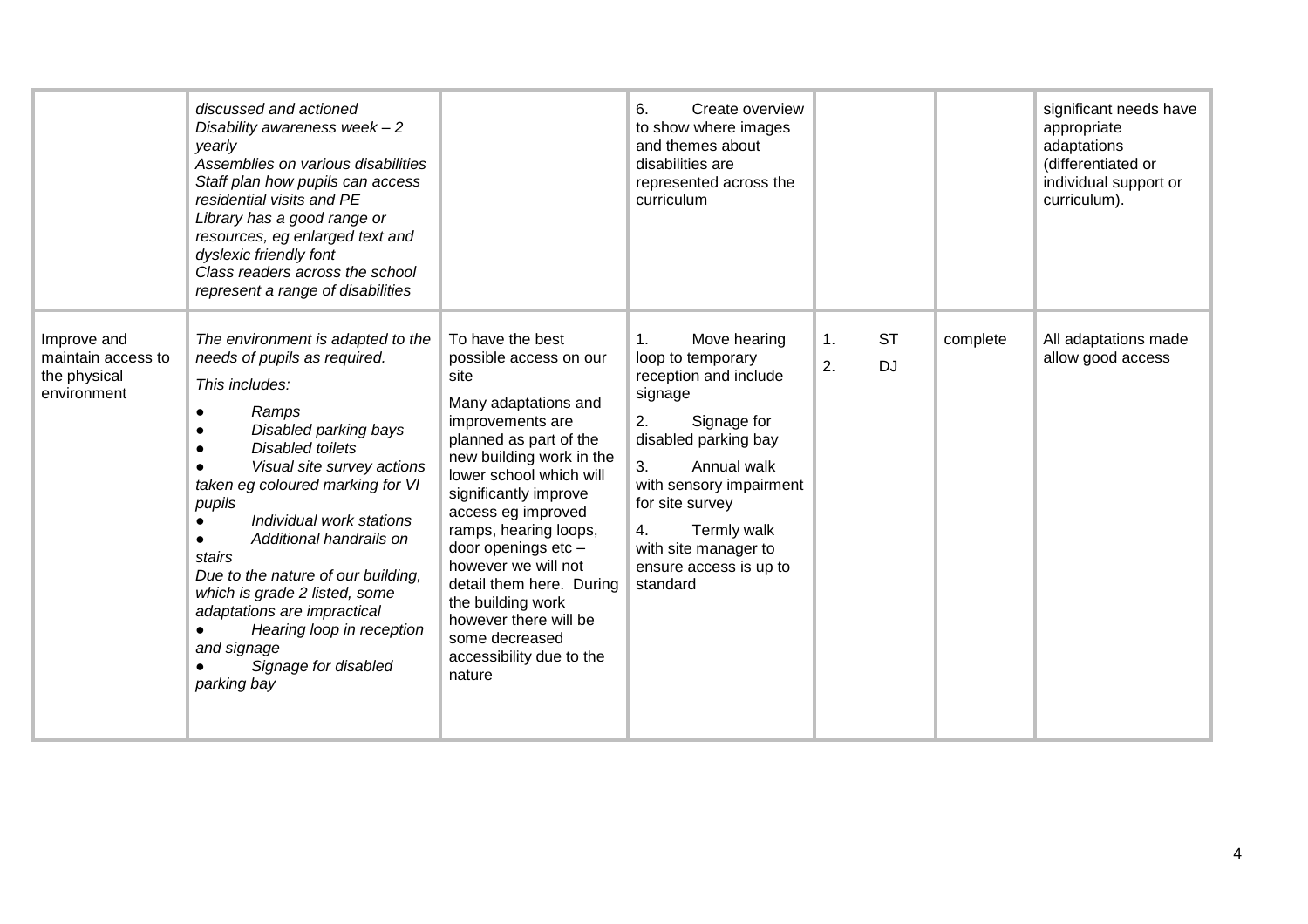| Improve the<br>delivery of<br>information to<br>pupils with a<br>disability | Our school uses a range of<br>communication methods to<br>ensure information is accessible.<br>This includes:<br>Internal signage eg visual<br>timetables<br>Large print resources<br>including diagrams, test papers,<br>ipads linked to IWBs<br>Braille<br>Pictorial or symbolic<br>representations<br>Seating plans including<br>environmental eg no glare<br>Additional adult support<br>$\bullet$<br>as necessary<br>Termly meetings with<br>parents and pupils including<br>annual reviews | Ensure all disabled<br>pupils in particular those<br>with visual impairment<br>or autism continue to be<br>supported through high<br>quality communication<br>whether visual or oral | Continue to<br>meet regularly with<br>external agencies to<br>seek advice<br>2.<br>Continue to<br>update staff including<br>lunchtime staff at least<br>annually on needs of<br>pupils | 1.<br>2. | ST<br><b>ST</b> | Termly<br>Annually | All classes have visual<br>timetables<br>Individual pupils have<br>visual timetables as<br>necessary - ST<br>monitor.<br>Classes have I pads<br>linked to smartboards<br>to support visual<br>processing needs. |
|-----------------------------------------------------------------------------|--------------------------------------------------------------------------------------------------------------------------------------------------------------------------------------------------------------------------------------------------------------------------------------------------------------------------------------------------------------------------------------------------------------------------------------------------------------------------------------------------|--------------------------------------------------------------------------------------------------------------------------------------------------------------------------------------|----------------------------------------------------------------------------------------------------------------------------------------------------------------------------------------|----------|-----------------|--------------------|-----------------------------------------------------------------------------------------------------------------------------------------------------------------------------------------------------------------|
|-----------------------------------------------------------------------------|--------------------------------------------------------------------------------------------------------------------------------------------------------------------------------------------------------------------------------------------------------------------------------------------------------------------------------------------------------------------------------------------------------------------------------------------------------------------------------------------------|--------------------------------------------------------------------------------------------------------------------------------------------------------------------------------------|----------------------------------------------------------------------------------------------------------------------------------------------------------------------------------------|----------|-----------------|--------------------|-----------------------------------------------------------------------------------------------------------------------------------------------------------------------------------------------------------------|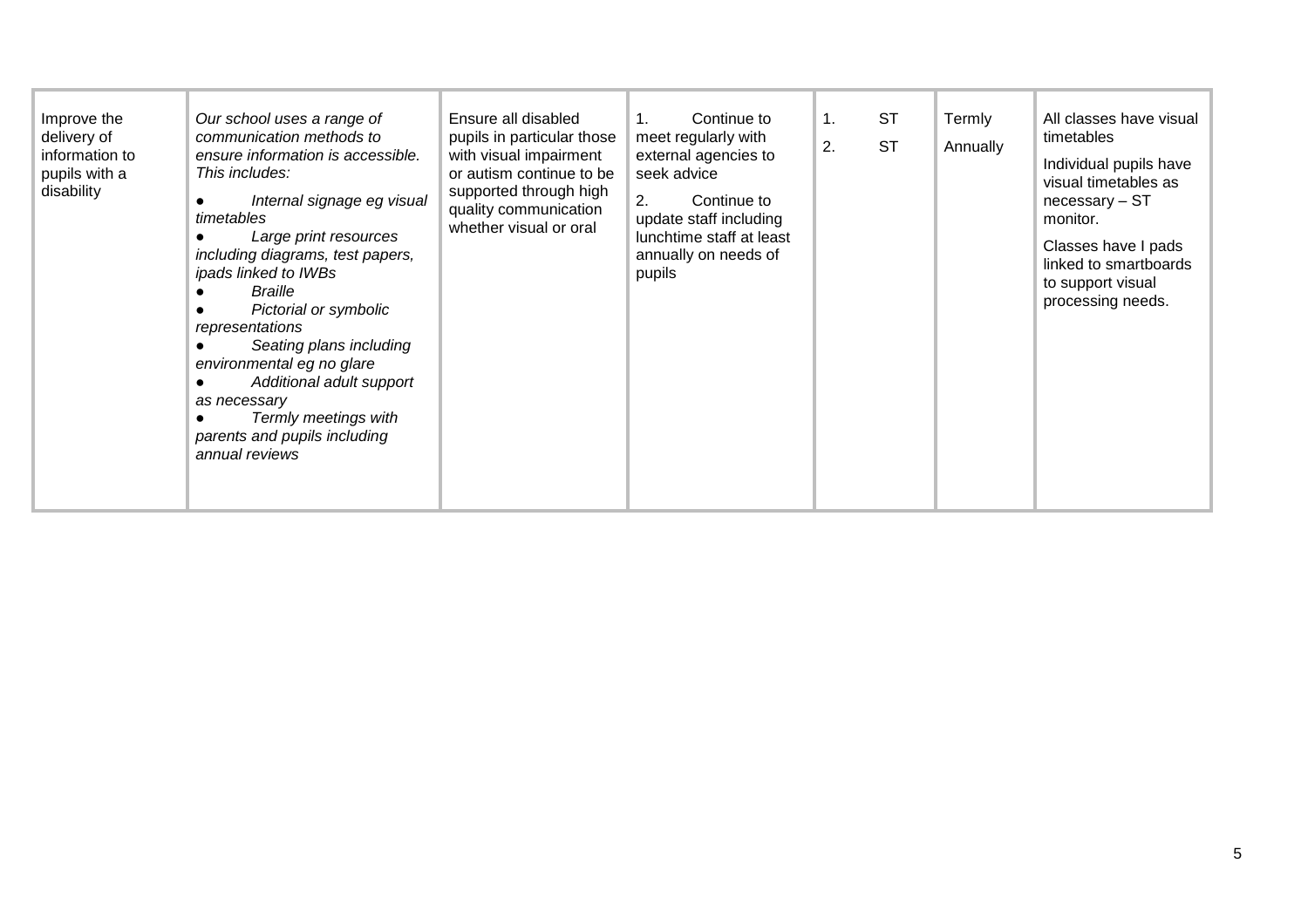#### **4. Monitoring arrangements**

This document will be reviewed every **3** years, but may be reviewed and updated more frequently if necessary.

It will be approved by the governing body.

#### **5. Links with other policies**

This accessibility plan is linked to the following policies and documents:

- **•** Risk assessment policy
- Health and safety policy<br>• Equality information and
- Equality information and objectives (public sector equality duty) statement for publication
- Special educational needs (SEN) information report<br>● Supporting pupils with medical conditions policy
- Supporting pupils with medical conditions policy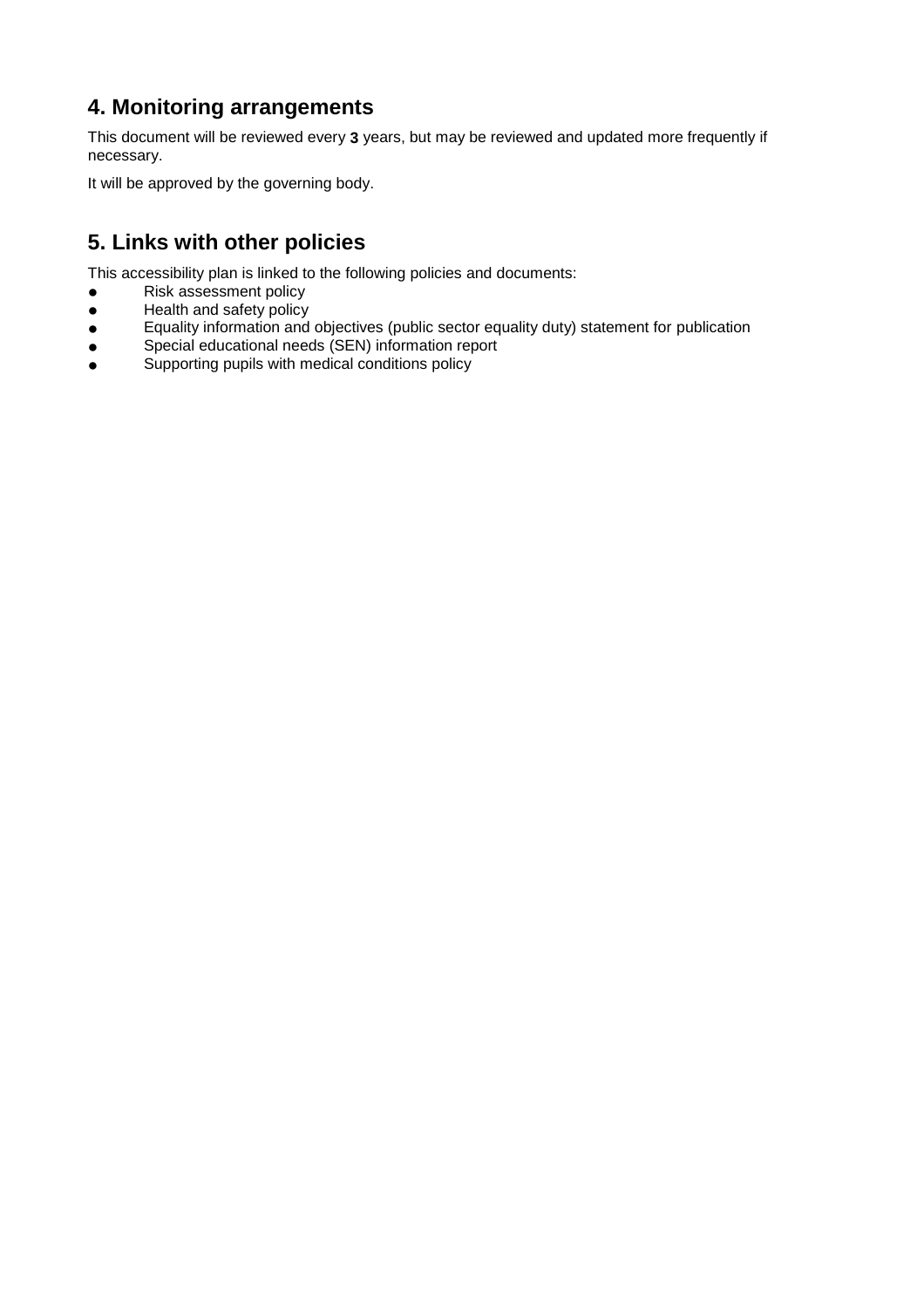### **Appendix 1: Accessibility audit**

| <b>Feature</b>    | <b>Description</b>                                                                                                                      | <b>Actions to be taken</b>               | <b>Person</b><br>responsible | Date to<br>complete<br>actions by |
|-------------------|-----------------------------------------------------------------------------------------------------------------------------------------|------------------------------------------|------------------------------|-----------------------------------|
| Number of storeys | Upper school has no lift and this<br>isn't possible. A stairlift is<br>impractical due to the reduction in<br>space for fire evacuation | None                                     |                              |                                   |
| Corridor access   | Width is fine and doors can be<br>easily opened                                                                                         | None                                     |                              |                                   |
| Lifts             | None                                                                                                                                    | None                                     |                              |                                   |
| Parking bays      | Signage has now been ordered                                                                                                            | None                                     |                              |                                   |
| Entrances         | Have all been adapted as part of<br>new build                                                                                           |                                          | DJ                           | Complete                          |
| Ramps             | All buildings accessible by ramp<br>bar temporary reception                                                                             | New ramp for new build part of project   | <b>DJ</b>                    | Complete                          |
| <b>Toilets</b>    | Existing one in upper school. LS<br>one taken out as part of building<br>work                                                           | New disabled toilet as part of new build | DJ                           | Complete                          |